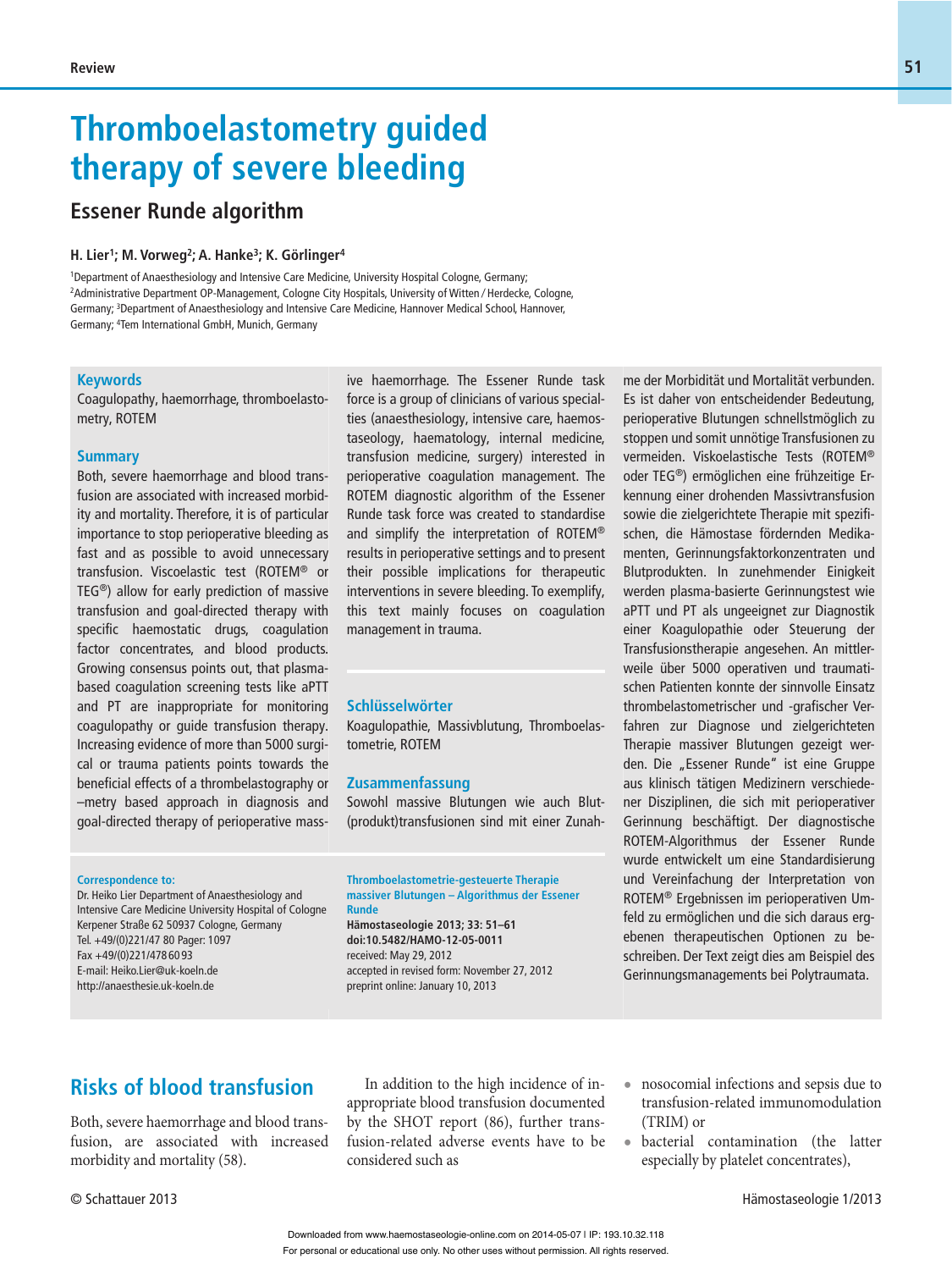- thromboembolic complications (i. e., stroke, myocardial infarction) and
- **•** acute lung injury (ALI).

ALI is caused (29) either by

- **•** antibodies directed toward human neutrophil antigens in fresh frozen plasma (FFP) or platelets (TRALI = transfusion-related acute lung injury) or,
- volume congestion (TACO = transfusion associated circulatory overload) – more often but less dramatically.

Although there is no rapid test for TRALI and it is difficult to differentiate between TRALI and other causes of ALI, the 2006 SHOT report noticed:

TRALI is the most important cause of transfusion- associated morbidity and mortality (86).

Although preferring male donor plasma might reduce the incidence of TRALI (13), the 2010 SHOT report still recommends robust systems to prevent issues due to the transfusion of FFP from female donors or pooled platelet concentrates suspended in female donor plasma (58).

A significant association between FFP transfusion and various infectious complications in critically ill surgical patients was found (78). A multicentre, prospective cohort study including 1175 patients with blunt trauma and subsequent haemorrhagic shock reported that FFP was independently associated with a 2.1% and 2.5% increased incidence of multiple organ failure and ARDS for each transfused unit, respectively (95).

Therefore, it is of particular importance to stop perioperative bleeding as fast and as possible to avoid unnecessary transfusion.

# **Shortcomings of conventional coagulation tests**

Yet, standard plasmatic coagulation screening tests such as activated partial thromboplastin time (aPTT) or prothrombin time (PT) are weak predictors of bleeding in the critically ill patients (15) and suboptimal for monitoring coagulopathy or guide haemostatic therapy (51, 59). The poor correlation between these routine coagulation tests and clinical bleeding in trauma and major surgery may be explained by the new cell-based model of haemostasis (47).

Furthermore, the turn-around time of conventional coagulation tests performed in the central laboratory is 45–90 min (34, 41, 95). This time-lag is too long to use these results for a targeted haemostatic therapy.

By thromboelastometry as a point-of-care (POC) test the turn-around time can be reduced to 15–25 minutes, enabling a timely and targeted coagulation therapy (41).

This article presents a basic algorithm for interpretation of thromboelastometry results and provides recommendations for targeted treatment of severe bleeding.

# **Transfusion strategies in severe bleeding**

At presence, three strategies towards therapy of haemorrhage do exist:

- **•** a ratio-based concept currently favouring a ratio  $1:1:1$  of packed red blood cells (PRBC) : FFP : platelets (PLT). This approach is called "damage control resuscitation" or "damage control haematology".
- **•** an individualised, lab-based concept based on INR, aPTT, platelet count and other conventional laboratory tests,
- **•** an individualised, goal-directed, nearpatient concept based on POC testing analysing coagulation and platelets' function with viscoelastic and aggregometric tests such as
	- thromboelastometry / thrombelastography (ROTEM/ TEG) and
	- whole blood impedance aggregometry (Multiplate).

The third strategy is the requisite for a therapeutic intervention with specific coagulation factor concentrates ("theranostic" approach). This concept is increasingly accepted and may replace "damage control resuscitation" as soon as the devices and drugs become available in quantity and comprehensively (68).

Most cohort studies dealing with transfusion protocols based on transfusion packages (e. g., five units of PRBC + five units of FFP + five single donor or one pooled platelet concentrate) are of retrospective design and have a survival bias  $(46)$ .

- **•** On the one hand, early administration of FFP is essential to avoid dilutional coagulopathy in a FFP-based haemostatic concept (31).
- **•** On the other hand, FFP transfusion in patients who do not achieve the level of massive transfusion is associated with an increased incidence of sepsis, acute lung injury and multiple organ failure (7). In particular this applies to patients receiving AB0-compatible but not AB0-identical FFP transfusion in order to start therapy early with pre-thawed FFP before patients' blood group is known.

However, it is common consensus that FFP transfusion in non-massively transfused patients is inappropriate and should be stopped as soon as possible or even better avoided (77, 87).

# **Advantages of viscoelastic tests**

Viscoelastic tests (ROTEM or TEG) allow for early prediction of massive transfusion and goal-directed therapy with specific haemostatic drugs, coagulation factor concentrates, and blood products (70, 83). In several cohort studies, this POC-based management was associated with

- **•** reduced transfusion requirements,
- **•** reduced incidence of transfusion associated adverse events, and
- **•** improved patients' outcomes (69, 83).

These results could be confirmed recently by a prospective randomised clinical trial in coagulopathic cardiac surgical patients demonstrating a significant reduction in transfusion requirements, transfusion associated adverse events, and costs, as well as improved outcomes including sixmonth mortality in the POC compared to the control group (97).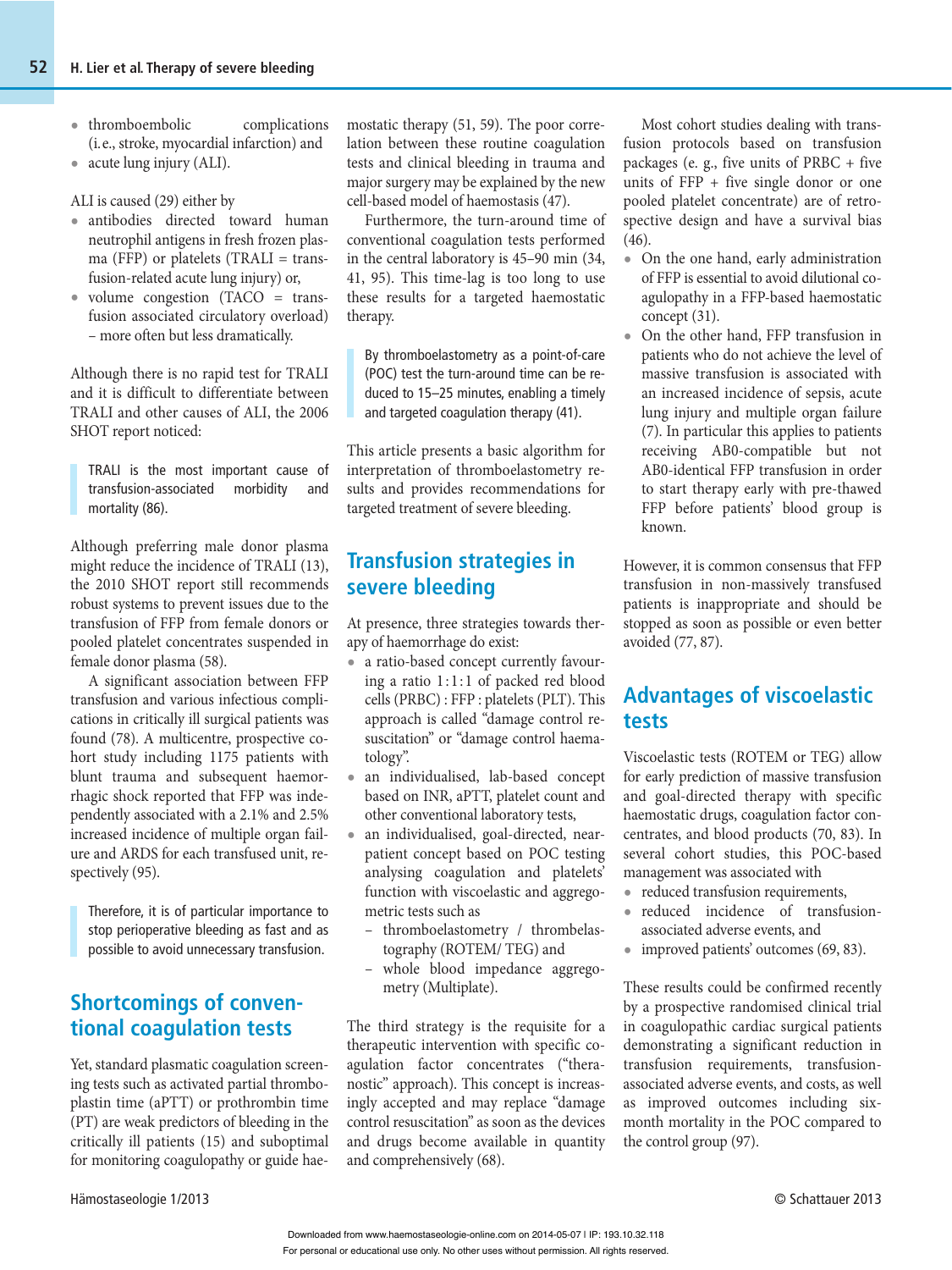In principal, these concepts should be integrated in a hospital adapted guideline / standard operating procedure (SOP), as multiple publications show an association between implementation of a massive bleeding protocol and improved patients' outcome (16, 18, 20).

## **Essener Runde task force**

Essener Runde task force is a group of clinicians interested in perioperative coagulation management and working in various specialties:

- **•** anaesthesiology,
- **•** intensive care,
- haemostaseology,
- **•** haematology,
- **•** internal medicine,
- **•** transfusion medicine,
- **•** surgery.

 Essener Runde was founded in 2001 to exchange experience and discuss diagnostic and therapeutic options in the management of perioperative haemostasis. Since then, the group meets 3–4 times a year. In particular, the group is interested in pointof-care testing with viscoelastic methods such as thromboelastometry, as it is a functional assay which provides clinically relevant information, i. e., whole blood clot strength, enabling evaluation of both, plasmatic and cellular components of clot formation, within 15–20 minutes (51).

## **Principles of viscoelastic tests**

In 1948, Hartert was the first to monitor whole-blood coagulation using thrombelastography by measuring shear elastic modulus (dyne per cm<sup>2</sup>) during clot formation (43). Providing a graphic presentation of the fibrin polymerisation and its lysis, he recorded the viscoelastic changes occurring during coagulation. Referring on this principle, today two POC devices can be used: the

- **•** classical thrombelastography (TEG, Haemonetics, Braintree, MA, USA) and
- **•** thromboelastometry (ROTEM, Tem International GmbH, Munich, Germany).



**Fig. 1** ROTEM-tracing, parameters and influences: every square is 10 min on the horizontal axis. α-angle: slope of tangent at 20 mm amplitude; CT (coagulation time): time until start of clot formation (detection of a clot firmness of 2 mm); CFT (clot formation time): increasing polymerisation of fibrin and beginning interaction between fibin(-ogen) and platelets (time between detection of a clot firmness of 2 and 20 mm); MCF (maximum clot firmness): interaction between fibin(-ogen) and platelets; CLI (clot lysis index): physiological lysis within 60 min < 15% of MCF

Usually, citrated blood samples are used, so as to perform measurements immediately at the bedside in the operation room or at the intensive care units as well as in the central laboratory within two hours (51). A pin is suspended within a blood-filled cup. The pin is connected to a torsion wire (TEG) or the movement of the pin is recorded contactless by an optical device to assess the viscoelastic changes during coagulation (ROTEM). In the ROTEM system, the pin is stabilised by a ball-bearing in order to avoid artefacts due to shock and agitation. This enables its mobile use as a real point-of-care device. The movement is initiated from either the cup (TEG) or the pin (ROTEM). The forming of fibrin between the cup and the pin causes an increased (TEG) or reduced (ROTEM) movement of the pin by measuring mechanical impedance, which is detected and displayed as a graph on a computer screen.

This text focuses on the interpretation of ROTEM results. Citrated whole blood (300  $\mu$ l) is re-calcified with 20  $\mu$ l of CaCl<sub>2</sub> 0.2 mol/l (STARTEM). The tool enables to perform four tests simultaneously. Coagulation can be activated with tissue factor (EXTEM) or ellagic acid (INTEM) in order to speed up analysis and standardise the in vitro process. Additionally, reagents can be added to analyse

- **•** EXTEM with
	- inhibition of fibrinolysis (by adding aprotinin, APTEM) or
	- inhibition of platelet function (by adding cytochalasin D, FIBTEM) and
- INTEM with neutralisation of heparin effects (by adding heparinase, effects (by adding heparinase, HEPTEM).

An automated program navigates and standardises pipetting. Using liquid reagents, all extrinsically activated tests include a heparin inhibitor, which eliminates heparin effects up to a heparin concentration of 5 IU per ml blood.

Current understanding of haemostasis as proposed by Hoffman's cell-based model (47) is displayed by the initial phase of the tracing: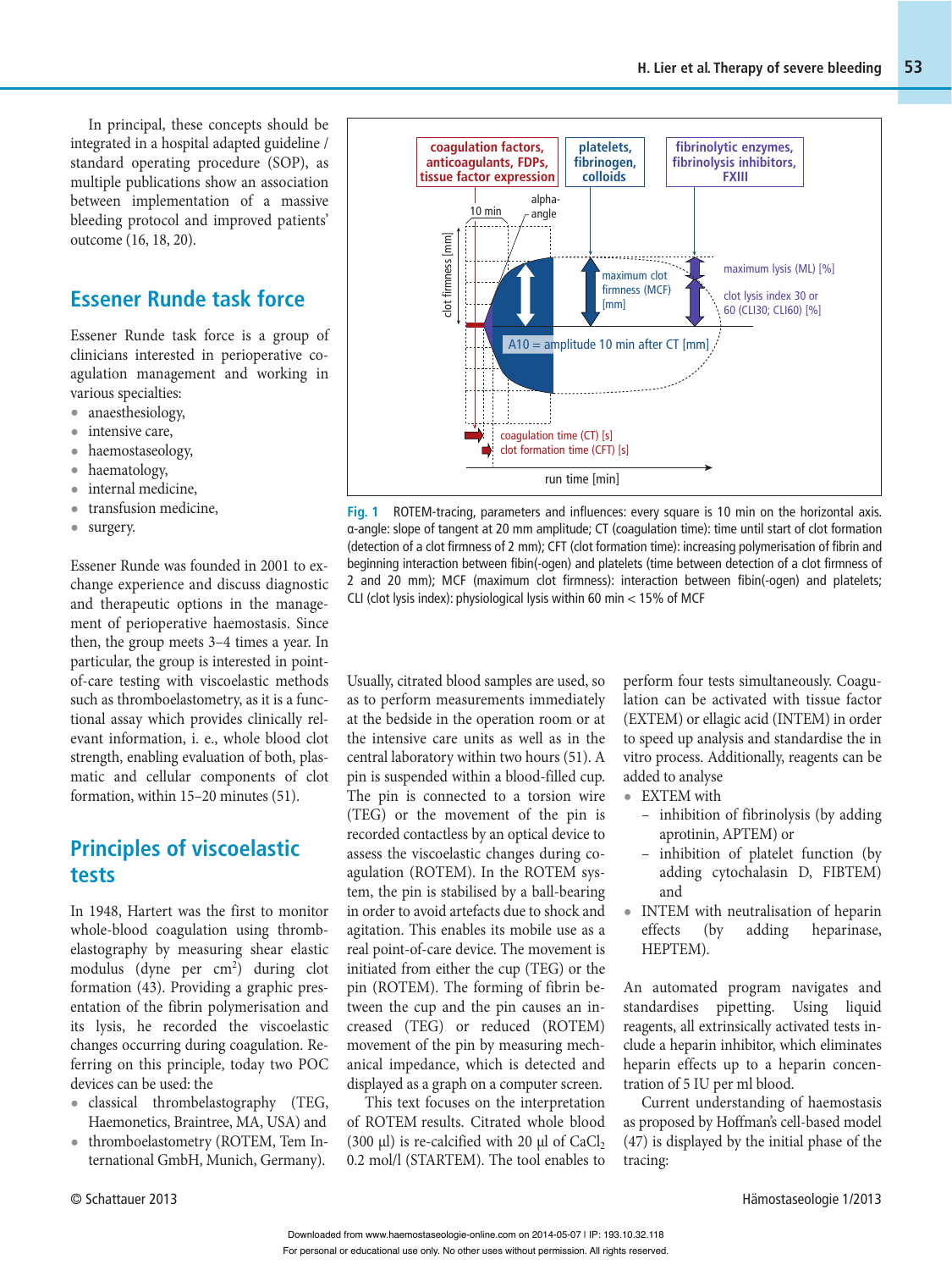|               | coagulation time<br>$CT$ [s] | clot formation<br>time CFT [s] | amplitude after CT [mm] |                   | maximum clot firmness | clot lysis index [%] |              |
|---------------|------------------------------|--------------------------------|-------------------------|-------------------|-----------------------|----------------------|--------------|
|               |                              |                                | <b>10 min A10</b>       | <b>20 min A20</b> | $MCF*[mm]$            | 30 min CLI30         | 60 min CLI60 |
| <b>INTEM</b>  | $100 - 240$                  | $30 - 110$                     | $44 - 66$               | $50 - 71$         | $50 - 72$             | $94 - 100$           | $85 - 100$   |
| <b>EXTEM</b>  | $38 - 79$                    | $34 - 159$                     | $43 - 65$               | $50 - 71$         | $50 - 72$             | $94 - 100$           | $85 - 100$   |
| <b>HEPTEM</b> | $100 - 240**$                | $30 - 110$                     |                         |                   | $50 - 72$             |                      |              |
| <b>FIBTEM</b> |                              |                                | $7 - 23$                | $8 - 24$          | $9 - 25***$           |                      |              |
| <b>APTEM</b>  | $38 - 79$                    | $34 - 159$                     |                         |                   | $50 - 72$             |                      |              |

**Tab. 1** Reference ranges of ROTEM parameters: This algorithm displays a simplified schematic diagram. Therefore, it cannot represent all possible clinical settings and does not replace the individual clinical decision.

\*usually available after 20–40 min; \*\*A markedly reduced CT in HEPTEM compared to INTEM indicates a heparin effect. **•** \*\*\*MCF < 9 mm indicates reduced fibrinogen plasma concentration (<100 mg/dl) or fibrin polymerization disorders. MCF > 25 mm increased

fibrinogen plasma concentration (≥300 mg/dl). Therefore, analyses possibly show normal MCF in INTEM and EXTEM despite thrombocytopenia.

Coagulation time (CT in ROTEM) / r-time (TEG) and clot formation time (CFT in ROTEM) / k-time (TEG) relate to the initiation phase and the amplification phase, respectively (56).

Main thrombin generation is reflected by the alpha-angle, clot strength by the maximum clot firmness (MCF in ROTEM) / maximum amplitude (MA in TEG) and clot stability by maximum lysis (ML) or clot lysis index (CLI) (72). ROTEM tracing is shown ( $\blacktriangleright$  Fig. 1), and the parameters' normal ranges ( $\blacktriangleright$  Tab. 1). The ROTEM system has been CE marked, ISO certified, and FDA approved showing that it has passed validation for performance evaluation and verified to be adequate for its intended use (25). ROTEM thromboelastometry yields consistent values between centres and provides general orientating reference ranges (60). Timing is essential. Shortening of the turn-around time by ROTEM analysis compared to conventional laboratory testing has been demonstrated by Haas et al. recently (41). A10 values (clot firmness 10 minutes after CT) are able to predict MCF within 10 minutes (coefficient of determination  $[r^2]$  of  $>0.9$ between A10 and MCF) (21, 35, 38). However, the complete tracing of a thromboelastometry/-graphy takes up to 60 minutes if late hyperfibrinolysis should be detected or excluded since hyperfibrinolysis is defined as a decrease of the maximum amplitude by more than 15% within one hour (5).

A modification of the TEG using tissue factor and kaolin as activators is called rapid-TEG (r-TEG). These results are also available within 15–25 minutes and can be used to predict the need for early blood transfusion, too (17, 49). Furthermore, Theusinger et al. demonstrated the reproducibility of ROTEM results over time (up to 120 min) in 48 patients and 10 healthy volunteers (91).

### **Essener-Runde algorithm**

The ROTEM diagnostic algorithm of the Essener Runde task force (▶ Fig. 2) was created to standardise and simplify the interpretation of ROTEM results in perioperative settings and to present their possible implications for therapeutic interventions in severe bleeding. It was primarily developed as a basic diagnostic tool and has been specified later for specific clinical settings such as trauma, liver transplantation, and cardiac surgery at the University Hospital Essen (33, 36, 39, 81). In all these clinical settings transfusion requirements as well as the incidence of massive transfusion decreased significantly after implementation of these POC-algorithms (35–37, 39, 40, 97). Several centres in Austria (Innsbruck and Salzburg) as well as in Germany (Essen, Cologne and Cologne-Merheim) use similar POC-algorithms with comparable reduction in transfusion requirements in different clinical settings (39, 40, 69, 81, 82). To exemplify, this text mainly focuses on coagulation management in trauma. However, the basic diagnostic algorithm is used in the setting of liver transplantation and cardiac surgery, too.

As stated before, ROTEM should be an integrated part of the hospital's massive bleeding protocol (16, 18, 20). It should be mentioned, however, that implementation of SOPs and algorithms per se improves patient outcome. Of note, ROTEM-guide therapy with haemostatic drugs and coagulation factor concentrates should only be initiated in the presence of diffuse bleeding. Surgical bleeding has to be treated adequately.

# **Interpretation of ROTEM results**

### **EXTEM, FIBTEM, APTEM**

- **•** If EXTEM's CT is prolonged, a deficiency of the vitamin K-dependent factors II, VII, IX and/or X can be assumed.
- **•** If EXTEM's (or INTEM's) A10 (or MCF) is reduced or CFT prolonged, a fibrinogen deficiency or fibrin polymerisation disorder (FIBTEM: A10 is reduced, too) or a low platelet count or severe platelet dysfunction (FIBTEM: A10 is normal) is most likely the cause of bleeding. Both can be differentiated by A10 (or MCF) in FIBTEM, as described.
- **•** If EXTEM's (or INTEM's) CLI is reduced, fibrinolysis is present at a CLI < 85% within 60 min. Fulminant fibrinolysis is defined as CLI > 50% within 30 min.
- **•** APTEM assesses whether an antifibrinolytic drug is effective to stop lysis. If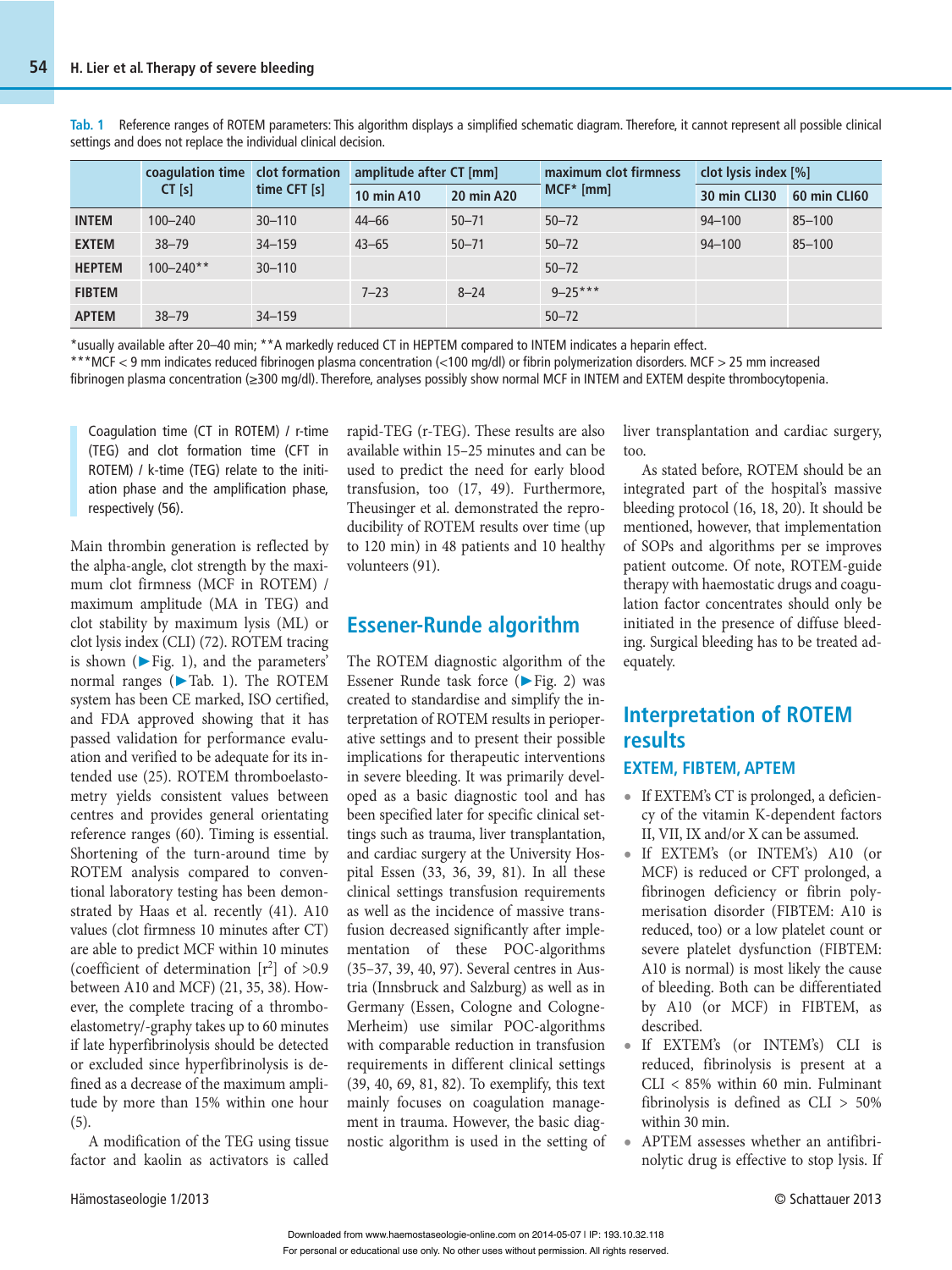

**Fig. 2** ROTEM diagnostic algorithm of the "Essener-Runde" task force

CLI in APTEM remains pathological this may be due to platelet-mediated clot retraction or reduced cross-linking of fibrin monomers due to a deficiency of FXIII (33, 98).

#### **INTEM and HEPTEM**

If INTEM's CT is prolonged, HEPTEM can be used to differentiate between a

- **•** heparin effect (HEPTEM: CT is normal) and
- **•** deficiency of coagulation factors (HEPTEM: CT is prolonged, too).

Therefore, in bleeding patients with a normal CT in HEPTEM but prolonged CT in INTEM a heparin effect has to be assumed. This can be due to heparin infusion/injection (e. g., therapeutic heparinisation, anticoagulation during haemodialysis and other extracorporeal systems, heparinblock of large bore catheters), use of a cell saver system in an emergency modus with low washing volume (in any kind of massive bleeding), insufficient dosage of protamine for heparin-reversal, heparin redistribution after CPB, or liberation of heparinoids after reperfusion of the liver graft during liver transplantation.

On the other hand, a prolongation of CT in INTEM and HEPTEM, in combination with a normal CT in EXTEM, indicates a deficiency of one or more of the coagulation factors of the intrinsic pathway VIII, IX, XI or XII.

- **•** However, factor XII deficiency is not associated with bleeding.
- **•** Factor IX deficiency would have been balanced by previous PCC adminis-

tration (indicated if CT in EXTEM is prolonged, too).

- **•** Isolated factor XI deficiency is rarely associated with low thrombin generation and severe bleeding even if the activity of FXI is below 10% (23).
- **•** Factor VIII activity usually is elevated in patients with liver cirrhosis (93). Furthermore, factor VIII activity increases early in severe trauma or major surgery but may drop down later during severe bleeding and massive transfusion (89). Therefore, administration of a factor VIII concentrate or FFP may be considered in ongoing bleeding under these conditions (33).

In case of combined deficiency of coagulation factors of the intrinsic pathway and a heparin effect, both, CT in INTEM and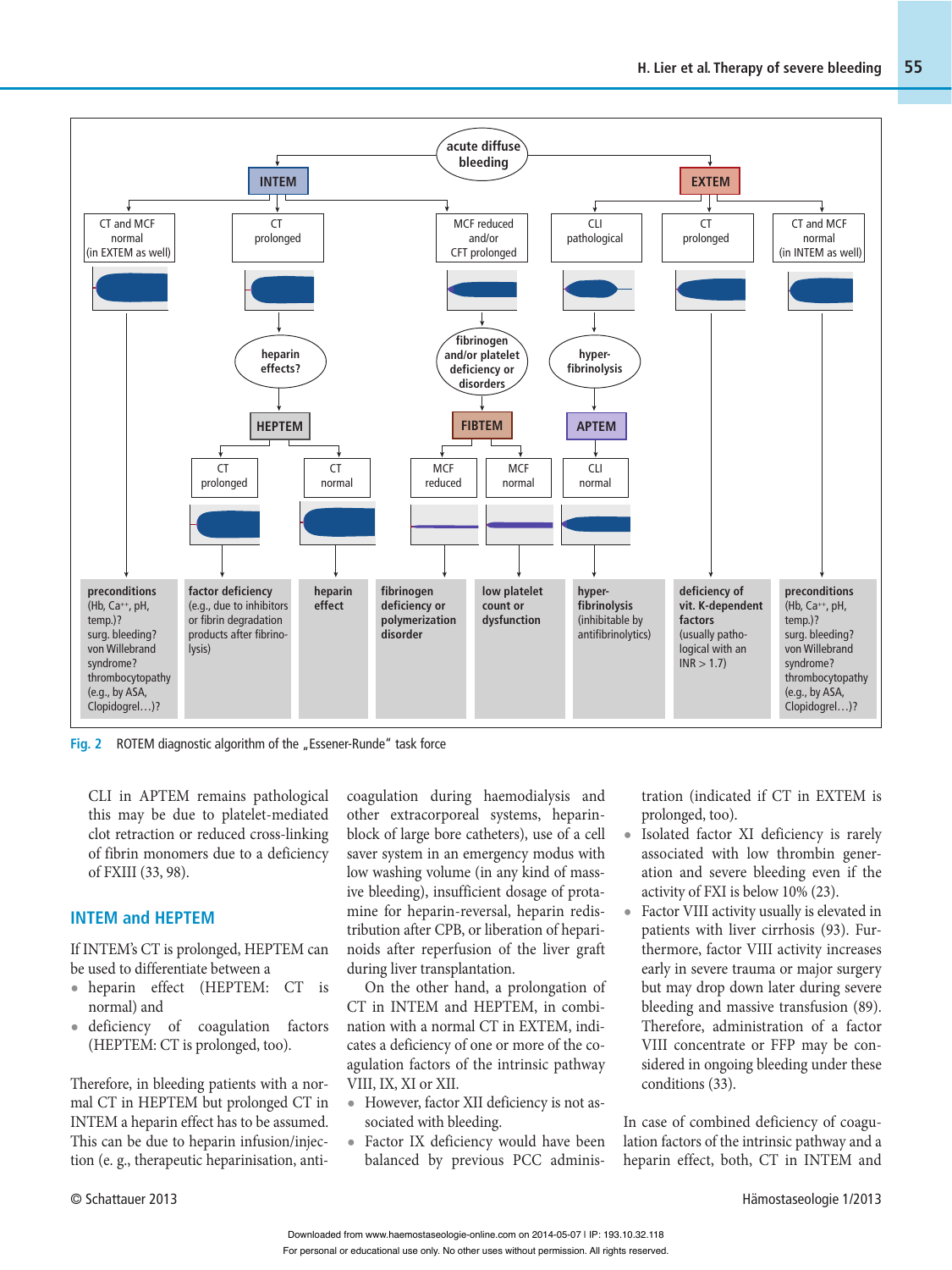

**Fig. 3** Hypoxaemia by hypoperfusion causes increased endothelial expression of thrombomodulin (Tm). The complex of thrombin (Thr) and Tm activates protein C, which – amplified by protein S (PS) – inactivates the accelerators FVa and FVIIIa and thereby decreasing plasmatic coagulation. Furthermore, large amounts of activated protein C (aPC) inactivate plasminogen activator inhibitor (PAI), the most essential antagonist for tissue plasminogen activator (t-PA). Together with increased plasmin levels, hyperfibrinolysis is triggered. Increased levels of t-PA are also induced by traumatic or surgical damage of tissue from lung, pancreas, placenta, prostate, brain, or liver; modified (8, 9, 53).

HEPTEM, are prolonged but CT in INTEM is longer than CT in HEPTEM.

#### **Limitations**

If INTEM and EXTEM show regular CT and MCF, the following limitations of ROTEM analysis should be considered. Impaired in-vivo haemostasis due to disturbed preconditions of haemostasis (Hb, Ca<sub>i</sub><sup>++</sup>, pH, core temperature) cannot be detected if ROTEM analysis is performed at 37°C (65). Although ROTEM analysis can be performed at patient's temperature (between 30 and 40°C), usually it is performed at 37°C since detection or exclusion of a coagulation factor deficiency is aimed by assessing CT in EXTEM and INTEM. A coagulopathy based on hypothermia, acidosis or hypocalcaemia can be assumed based on measuring patients' core temperature and blood gas analysis. Furthermore, impaired primary haemostasis due to von Willebrand's disease or antiplatelet drugs (e. g.,

induced by acetylsalicylic acid, clopidogrel, prasugrel, ticagrelor, cangrelor, or low-dose abciximab, eptifibatide, or tirofiban) cannot be detected by ROTEM analysis.

The same is true for thrombocytopathy. Platelet aggregation induced by thrombin generated in ROTEM analysis will overlay a potential drug-induced platelet dysfunction  $(5)$ .

# **Trauma-induced coagulopathy Pathophysiology**

The current understanding of the pathology of trauma-induced coagulopathy (TIC) focuses on the importance of (hyper-)fibrinolysis (8, 9). While an internationally accepted name is still missing, the "acute coagulopathy induced by trauma and shock (ACoTS)" is a discrete disease which has decisive influence on survival (64).

Hyperfibrinolysis is clinically characterised by non-surgical, diffuse bleeding from mucosal or damaged tissue, new bleeding from vesical or gastric tubes or puncture sites.

Furthermore, it has to be considered that fibrinogen is the first procoagulant factor to decrease below critical and substitution demanding levels in severe haemorrhage (45). Of note, the similarities of tissue injury after trauma and surgery (63) are focusing on the severity of tissue damage / hypoperfusion and not on its origin (28, 54, 88) ( $\blacktriangleright$  Fig. 3). While there are many reasons for depletion of fibrinogen in trauma (75), severe fibrinogen deficiency in a bleeding patient should alert to fibrinolysis (79).

Primary fibrinolysis is an integral part in the pathogenesis of ACoTS (55). ROTEM is a fast and reliable method to detect perioperative fibrinolysis (62). ROTEM-based diagnosis of fibrinolysis is predictive for patients' outcome (79) since significant differences in mortality were detected for defined ROTEM thresholds (50, 88). Of course, only systemic hyperfibrinolysis can be detected by viscoelastic tests. Therefore, treatment with antifibrinolytic drugs may be effective to reduce transfusion requirements even in patients without any sign of hyperfibrinolysis in ROTEM or TEG.

In principle, in vivo effects of shear stress or endothelial cells cannot be detected by an in vitro laboratory method (5). However, ROTEM analysis timely detects systemic changes of coagulation with a sensitivity and specificity between 75% and 100%, especially in TIC (62, 84). An abnormal MCF measured by thromboelastometry on admission reliably predicts the need for massive transfusion (19, 61). The use of ROTEM or TEG for monitoring of perioperative haemostasis is advocated by the American Society of Anaesthesiologists (1), the 2nd edition of the European trauma guideline (74) and the German S3-guideline on trauma (2).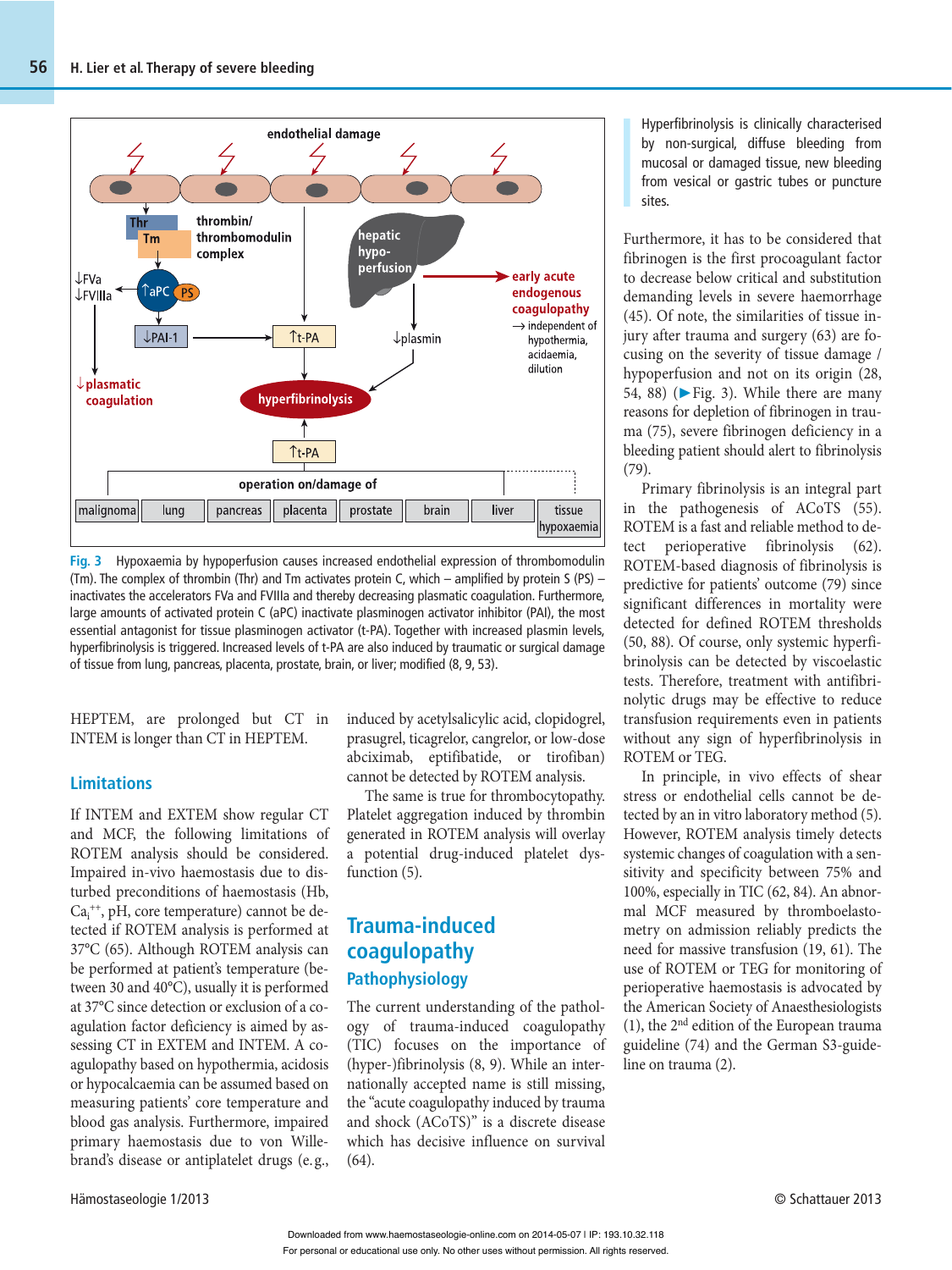| Tab. 2<br>Summary of ROTEM-                             | step |                                                                                                           | therapy                                                                                                                                                                                                                                                                                                                                                                                                                                                                                                            |  |  |
|---------------------------------------------------------|------|-----------------------------------------------------------------------------------------------------------|--------------------------------------------------------------------------------------------------------------------------------------------------------------------------------------------------------------------------------------------------------------------------------------------------------------------------------------------------------------------------------------------------------------------------------------------------------------------------------------------------------------------|--|--|
| based therapeutic<br>options in massive<br>haemorrhage; | 1.   | stabilization of concomitant factors<br>(prophylaxis and therapy)                                         | • core temperature $\geq 34^{\circ}$ C<br>$pH \geq 7.2$<br>• ionised $Ca^{++} \geq 0.9$ mmol/l                                                                                                                                                                                                                                                                                                                                                                                                                     |  |  |
| modified (2, 64)                                        | 2.   | substitution of oxygen carriers                                                                           | <b>PRBC</b> (functionally: Hb 6[-8] g/dl, but haemostatically in active severe<br>bleeding: Hct $\geq$ 30% or Hb $\sim$ 10 g/dl [6.2 mmol/l]), resp.                                                                                                                                                                                                                                                                                                                                                               |  |  |
|                                                         | 3.   | inhibition of potential<br>(hyper)fibrinolysis<br>(always before fibrinogen!)                             | <b>tranexamic acid</b> initial 2 g (25 mg/kg bw) for expected or<br>proven hyperfibrinolysis: ML <sub>EXTEM</sub> > 15% anytime within 60 min                                                                                                                                                                                                                                                                                                                                                                      |  |  |
|                                                         | 4.   | substitution of coagulation factors<br>(for ongoing, severe bleeding)                                     | if FFP, then $\geq$ 30 ml/kg bw if CT <sub>EXTEM</sub> < 80 s and CT <sub>HEPTEM</sub> > 280 s<br>(despite application of PCC and prior normalized $A10_{\text{EXT}EM}$ and $A10_{\text{FIBTEM}}$ )<br>and fibrinogen (2-)4(-6) g if A10 $_{\text{EXTEM}}$ < 45 mm and A10 $_{\text{FIBTEM}}$ < 15 mm<br>and PCC initially 25 U/kg bw if $CT_{EXTEM} > 80$ s<br>if necessary 1-2× FXIII 1250 U (15-20 U/kg bw)<br>if CLI60 <sub>EXTEM</sub> > 12% and CLI60 <sub>APTEM</sub> > 10% and CLI60 <sub>XIII</sub> < 10% |  |  |
|                                                         |      | and (suspecting thrombocytopathy)<br>enhanced platelet adhesion +<br>endothelial release of VWF and FVIII | DDAVP (= desmopressin) 0.3 µg/kg bw over 30 min<br>if AUC-ASPI < 200 or AUC-ADP < 300 AU $\times$ min (Multiplate <sup>®</sup> )                                                                                                                                                                                                                                                                                                                                                                                   |  |  |
|                                                         | 5.   | substitution of platelets for<br>primary haemostasis                                                      | platelets if $A10_{EXTEM}$ < 45 mm and $A10_{FIBTEM}$ > 15 mm                                                                                                                                                                                                                                                                                                                                                                                                                                                      |  |  |
|                                                         | 6.   | if necessity of a thrombin burst                                                                          | rFVIIa initially 90 µg/kg bw on a case-by-case basis, if other therapeutic<br>options fail, after consideration and correction of concomitant factors<br>(if $CT_{EXTEM}$ < 80 s and A10 <sub>EXTEM</sub> > 50 mm and A10 <sub>FIBTEM</sub> > 18 mm and<br>Multiplate <sup>®</sup> ok and no surgical bleeding)                                                                                                                                                                                                    |  |  |
|                                                         |      | for ongoing, severe bleeding                                                                              | no antithrombin substitution                                                                                                                                                                                                                                                                                                                                                                                                                                                                                       |  |  |

Using point-of-care devices to detect and treat coagulation disturbances in severely bleeding patients should always be an integrated part of "damage control resuscitation" (3, 24).

Until major bleeding has been stopped, a mean arterial pressure of about 65 mmHg should be targeted (74) in patients without central nervous system damage. This should be done by restrictive volume therapy guided by repetitive measurements of lactate and base deficit (94). The German Medical Association emphasises plasma should not be applied as primary volume substitution and in case of coagulation factor and inhibitor deficiencies that can be treated more effectively and with better tolerance by using coagulation factor concentrates (grade of recommendation "1C+" which is a strong recommendation, valid for most patients, and fits the keyword "shall") (4, 10).

While choosing different fluids for volume therapy (crystalloids vs. colloids, HES vs. gelatine), different effects on haemostasis have to be considered; see for example (44, 67). The discussion concerning the optimal fluid for volume resuscitation in severe haemorrhage remains controversial (11). Initially, fluid therapy may start with crystalloids (2, 74). If the patient becomes haemodynamically instable, colloidal solutions may be indicated (74), possibly HES 130/0.4 (2) or gelatine. Haemodilution by both, crystalloids and colloids, will impair coagulation (6). Aiming at normothermia, patients' core temperature should remain >34°C (65) by using solely warmed infusions (3). Every volume therapy should be done only via a warming device with a fluid temperature of 40–42°C (92). Lactacidosis will impair pH and base deficit until restoration of sufficient tissue perfusion. As the activity of enzymatic coagulation factors are pH-dependent, buffering may be recommended only prior to the application of drugs affecting thrombin generation (2, 64). Lastly, depending on the severity of the haemorrhage, the replacement therapy should be made in a stepwise approach.

A small, retrospective matched-pair analysis of trauma cohorts, including 18 patients in each group, comparing FFPbased therapy without ROTEM analysis vs. ROTEM-based administration of coagulation factor concentrates without FFP transfusion reported significant differences with regard to the need for allogenic blood transfusion and the incidence of multiple organ failure. This may provide a signal supporting the ROTEM-based management of acute post-traumatic coagulopathy with coagulation factor concentrates rather than with traditional FFP transfusions (69). Furthermore, a goal-directed and ROTEMbased management of traumatic coagulopathy was successful not only in restoring haemostasis but also in minimising requirements for transfusion of allogenic blood products (80). Essener Runde developed a ROTEM-based table of therapeutic interventions ( $\blacktriangleright$  Tab. 2) by adapting the progressive options published in the

**•** updated European trauma guidelines "We suggest that thromboelastometry also be performed to assist in characterising the coagulopathy and in guiding haemostatic therapy (Grade 2C)." (74),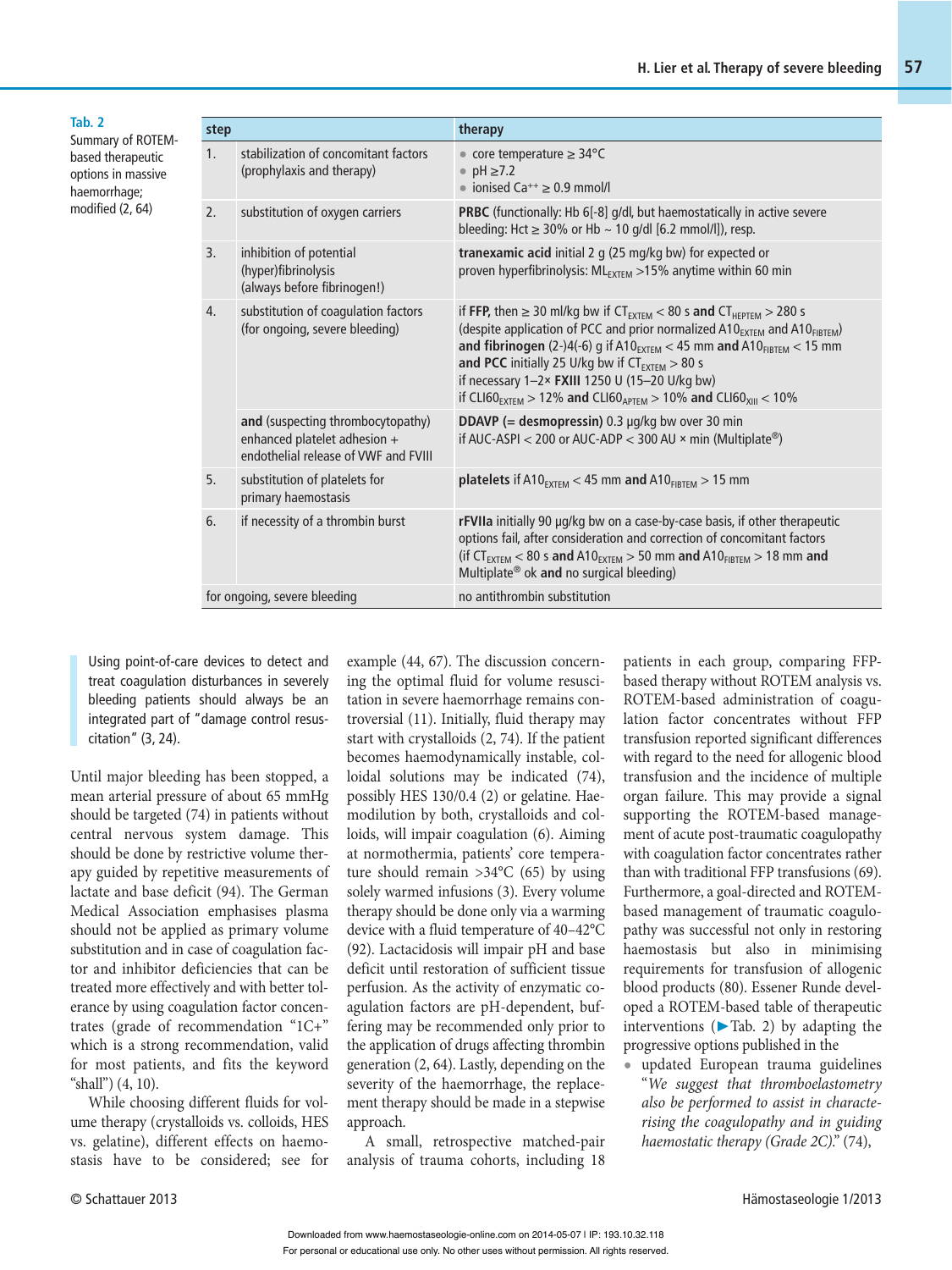**Tab. 3** Fibrinogen dosage (32, 71) calculated for normovolaemia and Hb of about 10 g/dl; with hypervolaemia, Hb < 10 g/dl, and severe bleeding the increase may be reduced. No sufficient data exists for body weight < 20 kg or > 80 kg

| body weight<br>(bw)       | targeted increase in plasma fibrinogen concentration in g/l or<br>targeted increase in FIBTEM's A10 (MCF) in mm, resp. |                   |                                   |                |  |  |  |
|---------------------------|------------------------------------------------------------------------------------------------------------------------|-------------------|-----------------------------------|----------------|--|--|--|
|                           | $0.5$ g/l or 4 mm                                                                                                      | 1.0 $q/l$ or 8 mm | 1.5 g/l or 12 mm 2.0 g/l or 16 mm |                |  |  |  |
| 20 kg                     | 0.5                                                                                                                    |                   | 1.5                               | $\overline{2}$ |  |  |  |
| 40 kg                     | 1                                                                                                                      | $\mathfrak{D}$    | 3                                 | 4              |  |  |  |
| 60 kg                     | 1.5                                                                                                                    | 3                 | 4.5                               | 6              |  |  |  |
| 80 kg                     | $\overline{\phantom{0}}$                                                                                               | $\overline{4}$    | 6                                 | 8              |  |  |  |
| x kg                      | 25 mg/kg bw                                                                                                            | 50 ml/kg bw       | 75 mg/kg bw                       | 100 mg/kg bw   |  |  |  |
| fibrinogen<br>$dose(q) =$ | targeted $\Delta$ plasma fibrinogen concentration (g/l) $\times$ body weigt (kg) / 20                                  |                   |                                   |                |  |  |  |

- **•** German S3-guideline on trauma "Thrombelastography or –metry may be performed to guide coagulation diagnosis and substitution. GoR 0" (2),
- **•** the journal Intensive Care Medicine (64).

Like most other published algorithms, this one has not yet been validated in a prospective randomised trial, too.

#### **Therapeutic principles of TIC and severe haemorrhage**

- 1. The stabilisation of preconditions of haemostasis (body temperature, pH, ionised calcium) (65) is the first prophylactic **and** therapeutic action.
- 2. Affected haemostasis appears long before impaired oxygenation (42). While increasing evidence points to a detrimental effect of red blood cell transfusion on general patient survival (30), in severely bleeding coagulopathic patients restrictive transfusion triggers may be unfavourable (66).
- 3. The results of the double-blind, randomised, multicentre and multinational CRASH-2 trial showed promising effects of an early antifibrinolytic therapy with tranexamic acid (TxA) within the first 3 hours after trauma and the lack of additional vascular occlusive effects (84). Even in an expected fibrinolysis it is sufficient to give 1–2 g of TxA (corresponding to 12.5–25 mg per kg body weight) (26). However, administration

of TxA later than three hours after trauma was associated with increased mortality (85), and therefore, should be restricted to patients with detected hyperfibrinolysis.

4. Still, the application of FFP remains the cornerstone of coagulation therapy for many clinicians. This point of view should be challenged. The coagulation factors V, XI and VWF:CP (aka ADAMTS13) are the only factors that can be replaced solely by FFP and not by coagulation factor concentrates (10). The sole indication for FFP with at least moderate evidence (73) is massive transfusion. To gain increasing coagulation factor activities in ongoing haemorrhage, a patient needs at least 30 ml FFP per kg body weight (15, 26). However, FFP may cause serious side effects (29, 86). Systematic use of ROTEM may enable a complete abandonment of FFP (40, 69, 82). Compared to fixed ratio transfusion concepts  $(e.g., 1:1:1),$ ROTEM-guided haemostatic algorithms based on first-line therapy with fibrinogen and prothrombin complex concentrates (PCC) significantly reduced exposure of trauma patients as well as patients undergoing liver transplantation or cardiac surgery to allogenic blood products (36, 37, 83, 97). Of course, abandonment of FFP might result in increased crystalloid and colloid infusion. However, our approach targets at stopping bleeding as soon as possible,

thereby reducing overall volume requirements.

5. A plasma fibrinogen concentration below 2 g/l has been shown to be associated with increased bleeding in several clinical settings, e.g., neurosurgery, postpartum haemorrhage, cardiac surgery, and scoliosis surgery (12, 14, 52). ROTEM-guided goal-directed therapy with fibrinogen concentrate and PCC was associated with a significant decrease in transfusion requirements, the incidence of massive transfusion and the incidence of thromboembolic events in cardiac surgery (36, 97). Furthermore, the transfusion requirement for PRBC (2 (0–4) vs. 8.6 (4–11) units) and the incidence of pulmonary embolism (1.1 vs. 4%) in patients undergoing liver transplantation is lower at University Hospital Essen using a coagulation management algorithm based on firstline therapy with coagulation factor concentrates guided by ROTEM compared to another recognised liver transplant centre using a coagulation management algorithm based on FFP and platelet transfusion guided by TEG (57, 76). Our experience shows, that therapy of severe bleeding often requires haemostatic interventions increasing the values of ROTEM parameters (in particular clot firmness) within the upper normal range. For example, while for most patients the primarily targeted FIBTEM A10 value is 9–12 mm, in severe haemorrhage a FIBTEM A10 of  $≥15$  mm seems to be required (71, 96). However, supernormal levels of FIBTEM A10/MCF are not recommended in order to avoid thromboembolic events (reference range 7–23). Again, the main reason for reduced clot firmness in trauma patients seems to be impaired fibrin polymerisation based on low plasma fibrinogen concentration, disturbed polymerisation due to colloid infusion or factor XIII deficiency, and increased fibrinolysis (88). The required fibrinogen dosage in order to achieve a targeted increase in plasma fibrinogen or FIBTEM A10 (MCF), based on our clinical experience (32, 71), is presented (▶ Tab. 3). Infusion of colloids, especially hydroxylethyl starch,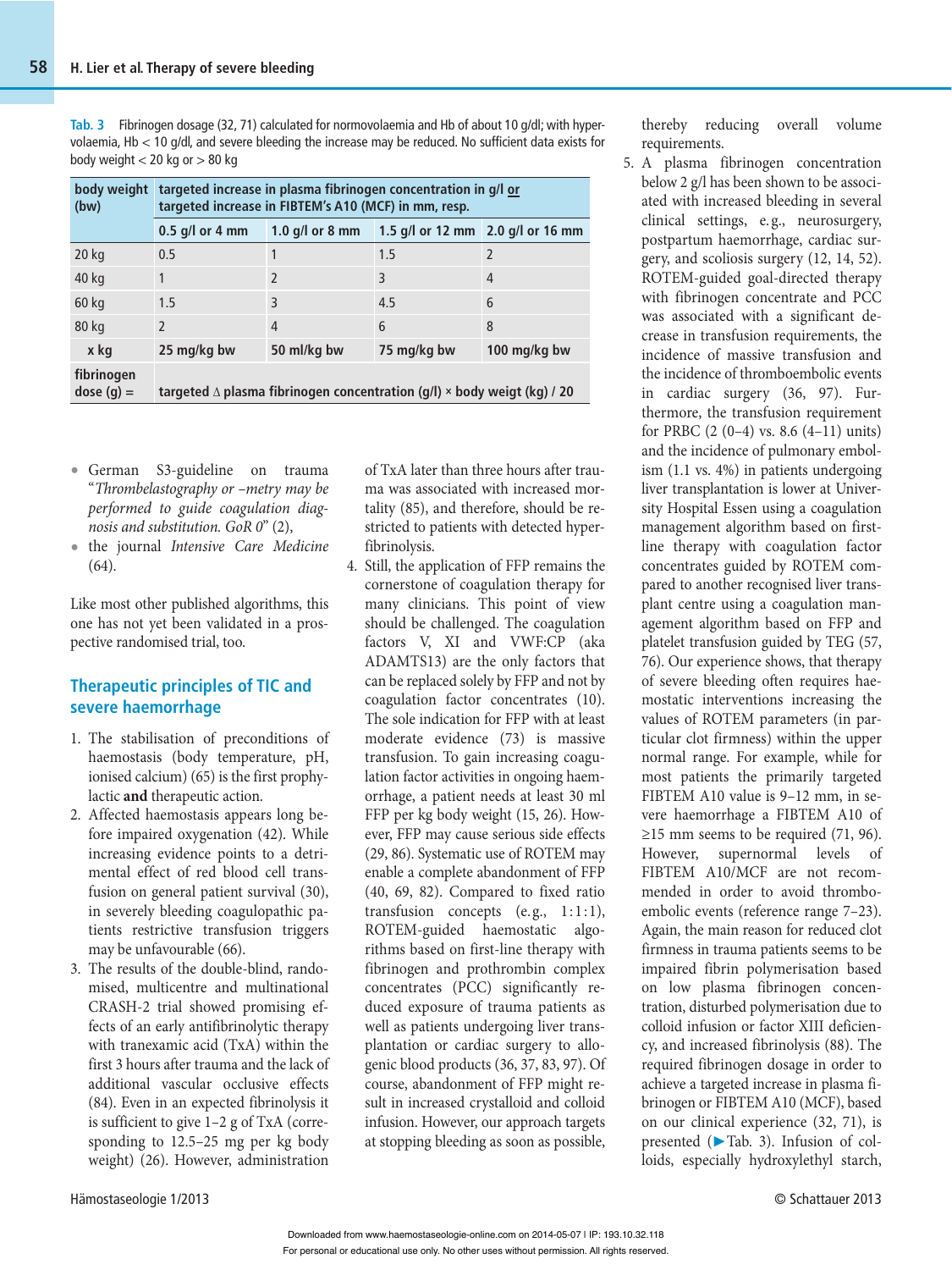may result in measuring wrongly elevated plasma fibrinogen levels if plasma fibrinogen concentration is measured by optical methods such as the Clauss' method. Clinical efficacy is crucial, not a change in the results of laboratory testing. The increase in plasma fibrinogen concentration after administration of fibrinogen concentrate has been demonstrated by several authors. In these studies a median fibrinogen increment of 0.2–0.3 g/L was observed per 1 g fibrinogen concentrate administered (in patients with a median body weight of about 80 kg). This increment can be calculated on patients' plasma volume, too. An increment of plasma fibrinogen concentration of 0.25 g/l corresponds to an increase in FIBTEM A10 (MCF) of about 2 mm. Of course, the increment in plasma fibrinogen concentration and FIBTEM A10 (MCF) is dependent on patients' plasma volume, bleeding dynamics, and simultaneous volume therapy with crystalloids and colloids, too (40, 57). Detection of fibrinogen deficiency, decreased to a critical and substitution demanding level (20), is thereby possible within 15 min after patient's arrival in the hospital. Impairment of fibrin polymerisation by colloids, such as hydroxyethyl starch, is also detected by ROTEM analysis, in particular in the FIBTEM assay (27).

6. In acquired deficiency of vitamin K-dependent coagulation factors, the application of PCC may help to restore impaired thrombin generation and to stop coagulopathic bleeding (80, 82) as low prothrombin levels will impair thrombin formation and can be detected by EXTEM's CT (48). In a recently published cohort study including 3865 patients undergoing cardiac surgery, firstline therapy with fibrinogen concentrate and prothrombin complex concentrate guided by POC-testing (ROTEM and Multiplate) was associated with a significant reduction in transfusion requirements, incidence of massive transfusion, re-surgery and thromboembolic events, as well as costs (36). These results could be confirmed recently by a prospective randomised clinical trial in coagulopathic cardiac

surgery patients demonstrating a significant reduction in transfusion requirements, transfusion-associate adverse events, and costs, as well as improved outcomes including six-month mortality in the POC compared to the control group (97). In trauma patients this concept was associated with a reduced incidence of multiple organ failure (compared to patients from the German trauma registry) and reduced mortality (observed mortality vs. calculated TRISS and RISC mortality) (69, 82).

- 7. Following major surgery or trauma, FXIII levels may be low and possibly be responsible for "unexplained" ongoing bleeding (99). This may even happen already intraoperatively (10). Supplementation of FXIII increases clot firmness, accelerates clot formation, and increases clot stability (22, 90).
- 8. In first-time bleeding, platelet count decreases late due to an increased release of platelets from bone marrow and spleen. However, decline of platelet count is a highly individual phenomenon (59). Of note, with each pooled platelet concentrate the patient will receive 200–350 ml of plasma (10).
- 9. Detailed analysis of impaired platelets' function is not possible with TEG or ROTEM.
- 10. If all other therapeutic options fail to stop bleeding in patients with severe haemorrhage treatment with recombinant activated factor VII (rFVIIa) may be considered on a case-by-case decision after correction of concomitant factors. Notably, after the implementation of ROTEM-based POC-algorithms off-label use of rFVIIa could completely be avoided since 2005 at University Hospital Essen. Accordingly, the incidence of off-label use of rFVIIa could be reduced by 92% in the POC group of the prospective randomized clinical trial in complex cardiac surgery performed in Frankfurt (97). This may not only be important with regard to costs-saving but in order to avoid thromboembolic events, too.

### **Conclusions**

Growing consensus points out, that plasma-based coagulation screening tests like aPTT and PT are inappropriate for monitoring coagulopathy or guide transfusion therapy.

While large randomised clinical trials in most clinical settings are still lacking, increasing evidence of more than 5000 surgical / trauma patients – an excellent review can be found in Johansson's article (51) – points towards the beneficial effects of a thrombelastography- or -metry-based approach in diagnosis and goal-directed therapy of perioperative massive haemorrhage.

Further prospective evaluation of ROTEM vs. TEG and an evidence-based determination of the targeted levels are required (85). However, the use of coagulation factor concentrates guided by rapid POC testing using ROTEM or TEG in order to

- **•** correct coagulopathy,
- **•** stop diffuse bleeding timely and
- **•** avoid any unnecessary or inappropriate allogenic blood transfusion at the same time is supposed to be the future of haemorrhage resuscitation (68).

 As presented here, results of viscoelastic (and aggregometric) tests should be linked to therapeutic interventions by coagulation management algorithms.

#### **Acknowledgement**

We bemoan the passing of our colleague and friend Joachim Kienast, who's death came much too early in the beginning of 2012. As a well-recognised haematologist and haemostaseologist, he was an important and favoured core team member of our interdisciplinary Essener Runde task force for perioperative coagulation management.

We would like to thank the other core team members of the Essener Runde task force, Claus Steuernagel and Albrecht Wiebalck, for their continuous support.

#### **Conflict of interests**

HL: travel expenses and lecture fees from CSL Behring GmbH, Mitsubishi Pharma,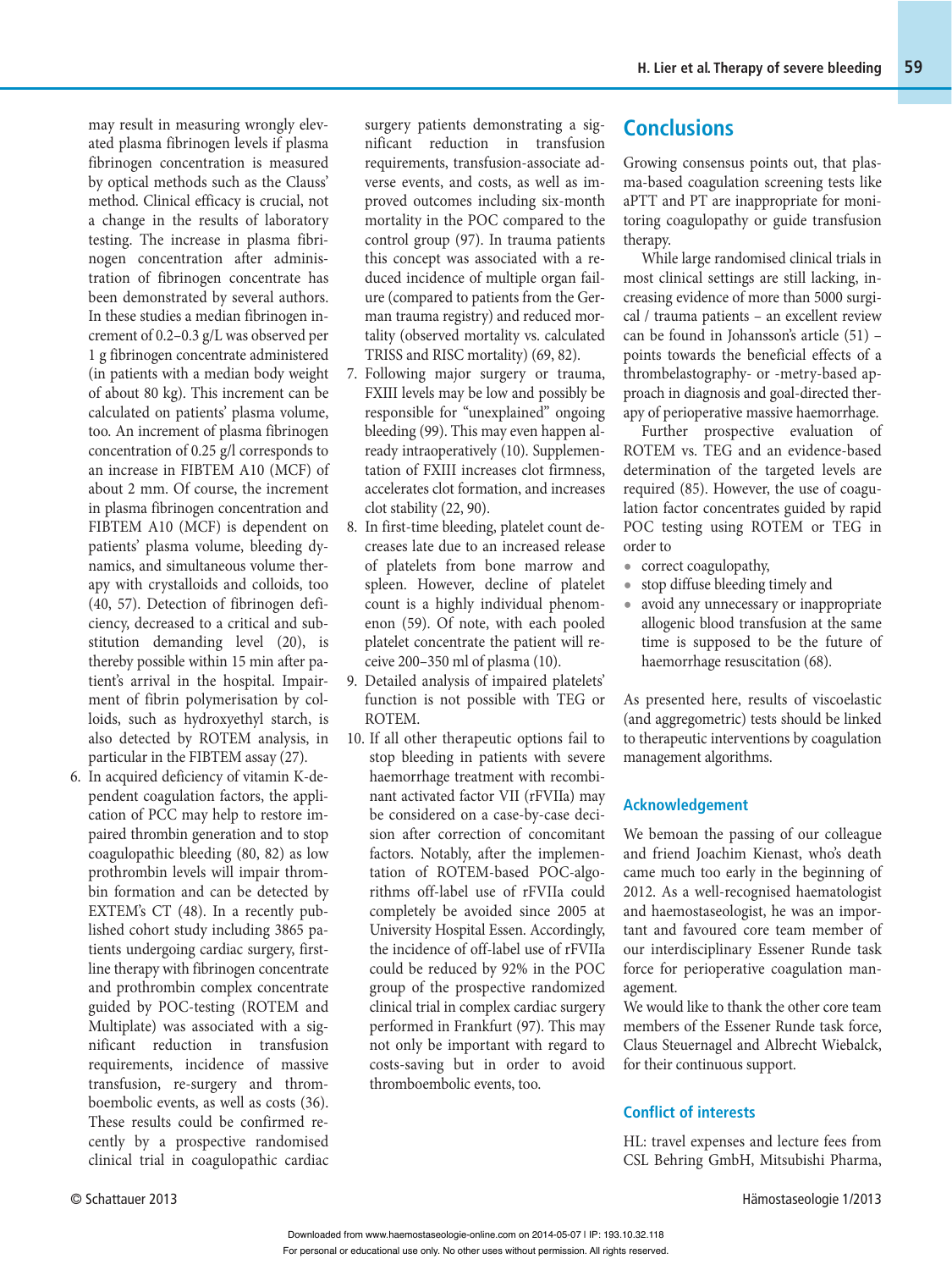NovoNordisk, Tem International GmbH; MV: Advisory Board of Tem International GmbH; AH: travel expenses and lecture fees from CSL Behring GmbH, Tem International GmbH; KG: travel expenses and lecture fees from CSL Behring GmbH, Tem International GmbH, Octapharma AG, Instrumentation Laboratory, Verum Diagnostica GmbH; since July 2012 Medical Director of Tem International GmbH.

### **References**

- 1. American Society of Anesthesiologists. Practice guidelines for perioperative blood transfusion and adjuvant therapies. Anesthesiology 2006; 105: 198–208.
- 2. AWMF. S3-Guideline on treatment of patients with severe and multiple injuries. www.awmf.org (accessed: Nov 1012)
- 3. Beekley AC. Damage control resuscitation. Crit Care Med 2008; 36: S267-S274.
- 4. Board of the German Medical Association on the Recommendation of the Scientific Advisory Board. Cross-sectional guidelines for therapy with blood components and plasma derivatives. Transfus Med Hemother 2009; 36: 351–492.
- 5. Bolliger D, Seeberger MD, Tanaka KA. Principles and practice of thromboelastography in clinical coagulation management and transfusion practice. Transfus Med Rev 2011; 26: 1–13.
- 6. Bolliger D, Szlam F, Levy JH et al. Haemodilutioninduced profibrinolytic state is mitigated by freshfrozen plasma. Br J Anaesth 2010; 104: 318–325.
- 7. Borgman MA, Spinella PC, Holcomb JB et al. The effect of FFP:RBC ratio on morbidity and mortality in trauma patients based on transfusion prediction score. Vox Sang 2011; 101: 44–54.
- 8. Brohi K, Cohen MJ, Davenport RA. Acute coagulopathy of trauma. Curr Opin Crit Care 2007; 13: 680–685.
- 9. Brohi K, Cohen MJ, Ganter MT et al. Acute coagulopathy of trauma. J Trauma 2008; 64: 1211–1217.
- 10. Bundesärztekammer BÄK. Cross-sectional Guidelines for Therapy with Blood Components and Plasma Derivatives. 4<sup>th</sup> ed. (accessed: 2009).
- 11. Bunn F, Trivedi D, Ashraf S. Colloid solutions for fluid resuscitation. Cochrane Database Syst Rev 2008CD001319.
- 12. Carling MS, Jeppsson A, Wessberg P et al. Preoperative fibrinogen plasma concentration is associated with perioperative bleeding and transfusion requirements in scoliosis surgery. Spine 2011; 36: 549–555.
- 13. Chapman CE, Stainsby D, Jones H et al. Ten years of hemovigilance reports of transfusion-related acute lung injury in the United Kingdom and the impact of preferential use of male donor plasma. Transfusion 2009; 49: 440–452.
- 14. Charbit B, Mandelbrot L, Samain E et al. The decrease of fibrinogen is an early predictor of the severity of postpartum hemorrhage. J Thromb Haemost 2007; 5: 266–273.
- 15. Chowdhury P, Saayman AG, Paulus U et al. Efficacy of standard dose and 30 ml/kg fresh frozen

plasma in correcting laboratory parameters of haemostasis in critically ill patients. Br J Haematol 2004; 125: 69–73.

- 16. Cotton BA, Au BK, Nunez TC et al. Predefined massive transfusion protocols are associated with a reduction in organ failure and postinjury complications. J Trauma 2009; 66: 41–48.
- 17. Cotton BA, Faz G, Hatch QM et al. Rapid thrombelastography delivers real-time results that predict transfusion within 1 hour of admission. J Trauma 2011; 71: 407–414.
- 18. Cotton BA, Gunter OL, Isbell J et al. Damage control hematology. J Trauma 2008; 64: 1177–1182.
- 19. Davenport R, Manson J, De'ath H et al. Functional definition and characterization of acute traumatic coagulopathy. Crit Care Med 2011; 39: 2652–2658.
- 20. Dente CJ, Shaz BH, Nicholas JM et al. Improvements in early mortality and coagulopathy are sustained better in patients with blunt trauma after institution of a massive transfusion protocol in a civilian level I trauma center. J Trauma 2009; 66: 1616–1624.
- 21. Dirkmann D, Görlinger K, Dusse F et al. Early thromboelastometric variables reliably predict maximum clot firmness in patients undergoing cardiac surgery. Br J Anaesth 2012; DOI: 10.1093/bja/aes374.
- 22. Dirkmann D, Görlinger K, Gisbertz C. Factor XIII and tranexamic acid but not recombinant Factor VIIa attenuate tissue plasminogen activator–induced hyperfibrinolysis in human whole blood. Anesth Analg 2011; 114: 1182–1188.
- 23. Dirkmann D, Hanke AA, Gorlinger K et al. Perioperative use of modified thrombelastography in factor XI deficiency. Acta Anaesthesiol Scand 2007; 51: 640–643.
- 24. Duchesne JC, Barbeau JM, Islam TM et al. Damage control resuscitation. Am Surg 2011; 77: 201–206.
- 25. Ebinger T, Ruland A, Lakner M et al. Validity, regulatory registration and approval of ROTEM thromboelastometry. Blood Coagul Fibrinolysis 2010; 21: 106–107.
- 26. Fries D, Innerhofer P, Perger P et al. Coagulation management in trauma-related massive bleeding. Anästhesiol Intensivmed Notfallmed Schmerzther 2010; 45: 552–561.
- 27. Fries D, Innerhofer P, Reif C et al. The effect of fibrinogen substitution on reversal of dilutional coagulopathy. Anesth Analg 2006; 102: 347–351.
- 28. Frith D, Brohi K. The acute coagulopathy of trauma shock. Surgeon 2010; 8: 159–163.
- 29. Gilliss BM, Looney MR, Gropper MA. Reducing noninfectious risks of blood transfusion. Anesthesiology 2011; 115: 635–649.
- 30. Glance LG, Dick AW, Mukamel DB et al. Association between intraoperative blood transfusion and mortality and morbidity in patients undergoing noncardiac surgery. Anesthesiology 2011; 114: 283–292.
- 31. Gonzalez EA, Moore FA, Holcomb JB et al. Fresh frozen plasma should be given earlier to patients requiring massive transfusion. J Trauma 2007; 62: 112–119.
- 32. Görlinger K. Differenzierte Therapie komplexer Gerinnungsstörungen. J Anästh Intensivmed 2005; 1: 120–124.
- 33. Görlinger K. Coagulation management during liver transplantation. Hämostaseologie 2006; 26: S64-S75.
- 34. Görlinger K. TED survey at the annual congress of the German Society of Anaesthesiology in Hamburg, May 5<sup>th</sup>, 2007. Mangement of trauma-induced coagulopathy 2007.
- 35. Görlinger K, Dirkmann D, Hanke A. ROTEMbased algorithm for point-of-care coagulation management in visceral surgery and liver transplantation. Liver Transplantation 2008; 14: S203-S204.
- 36. Görlinger K, Dirkmann D, Hanke A et al. Firstline therapy with coagulation factor concentrates combined with point-of-care coagulation testing is associated with decreased allogeneic blood transfusion in cardiovascular surgery. Anesthesiology 2011; 115: 1179–1191.
- 37. Görlinger K, Dirkmann D, Müller-Beißenhirtz H et al. Thromboelastometry-based perioperative coagulation management in visceral surgery and liver transplantation. Liver Transplantation 2010; 16: S86.
- 38. Görlinger K, Dirkmann D, Solomon C et al. Fast interpretation of thromboelastometry in non-cardiac surgery: reliability in patients with hypo-, normo-, and hypercoagulability. Br J Anaesth 2012; DOI:10.1093/bja/aes374.
- 39. Görlinger K, Dirkmann D, Weber CF et al. Algorithms for transfusion and coagulation management in massive haemorrhage. Anästh Intensivmed 2011; 52: 145–159.
- 40. Görlinger K, Fries D, Dirkmann D et al. Reduction of fresh frozen plasma requirements by perioperative point-of-care coagulation management with early calculated goal-directed therapy. Transfus Med Hemother 2012; 39: 104–113.
- 41. Haas T, Spielmann N, Mauch J et al. Comparison of thromboelastometry with standard plasmatic coagulation testing in paediatric surgery. Br J Anaesth 2012; 108: 36–41.
- 42. Hardy JF, De MP, Samama M et al. Massive transfusion and coagulopathy. Can J Anaesth 2004; 51: 293–310.
- 43. Hartert H. Blutgerinnungsstudien mit der Thrombelastographie, einem neuen Untersuchungsverfahren. Klin Wochenschr 1948; 16: 257–260.
- 44. Hartog CS, Reuter D, Loesche W et al. Influence of hydroxyethyl starch 130/0.4 on hemostasis as measured by viscoelastic device analysis. Intensive Care Med 2011; 37: 1725–1737.
- 45. Hiippala ST, Myllyla GJ, Vahtera EM. Hemostatic factors and replacement of major blood loss with plasma-poor red cell concentrates. Anesth Analg 1995; 81: 360–365.
- 46. Ho AM, Dion PW, Yeung JH et al. Prevalence of survivor bias in observational studies on fresh frozen plasma:erythrocyte ratios in trauma requiring massive transfusion. Anesthesiology 2012; 116: 716–728.
- 47. Hoffman M, Monroe D3. A cell-based model of hemostasis. Thromb Haemost 2001; 85: 958–965.
- 48. Innerhofer P. Fibrinogen and prothrombin complex concentrate for the management of massive bleeding. Wien Klin Wochenschr 2010; 122: S16-S17.
- 49. Jeger V, Zimmermann H, Exadaktylos AK. Can RapidTEG accelerate the search for coagulo-